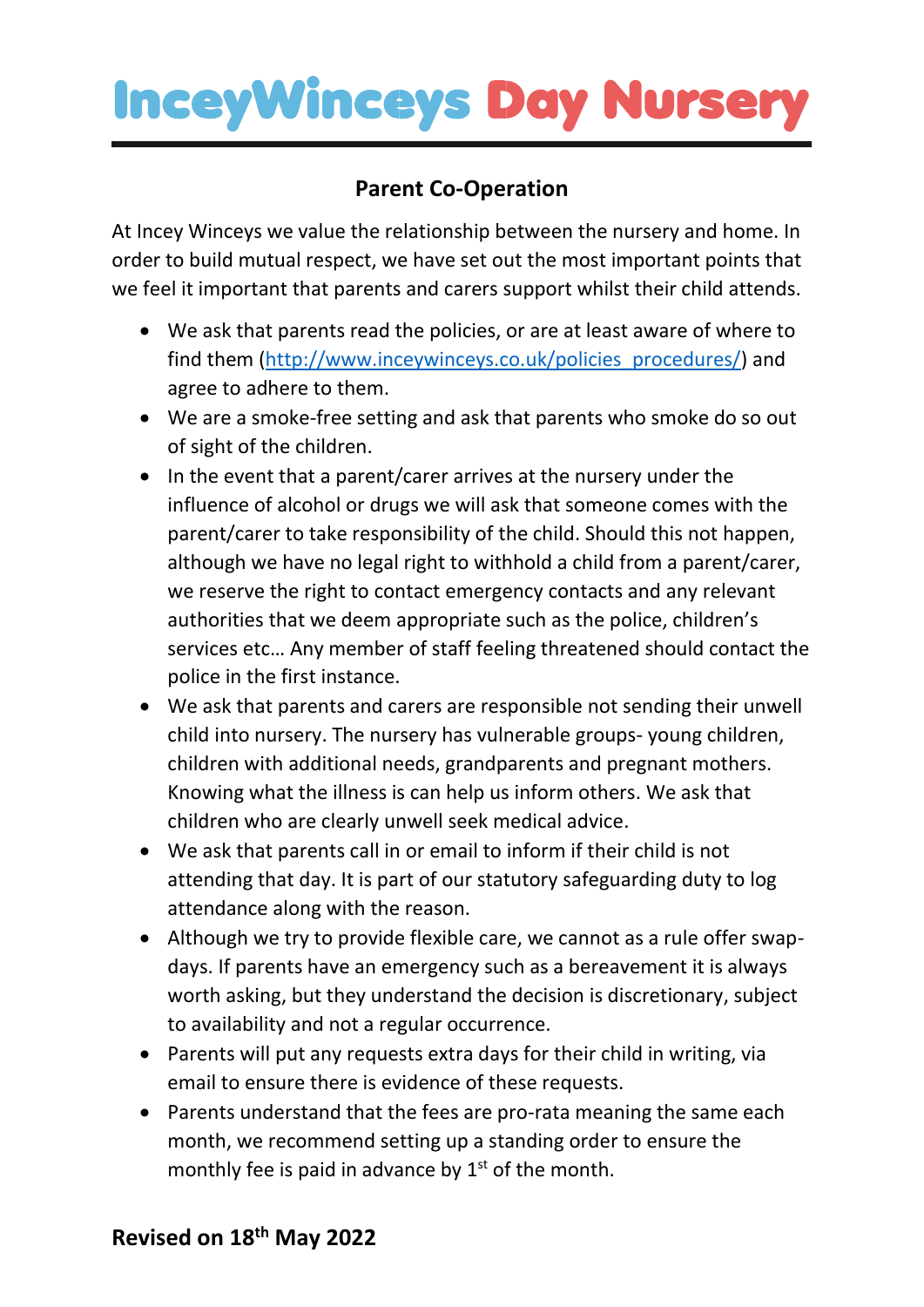In the event the invoice is not received, the regular monthly amount will be paid in full and on time. Late payments will be charged for fees paid after 1<sup>st</sup> as stated in the contract.

The only time there may be a difference in amount is for extra days, late collection charges or late payment charges, which if necessary, can be paid in addition as a separate payment to the monthly fee.

- We reserve the right to refuse entry to any child whose monthly fee has not been paid in full. In the event of failing to give 4 weeks' notice, the deposit will not be returned.
- Parents will share need-to-know reports from outside agencies, such as advice from speech and language therapy, nutritional specialists and physiotherapy exercises. This helps us provide a relevant and consistent support throughout the child's life.
- Similarly, parents will be honest and share details of previous social involvement such as social services, to allow the nursery to work closely in providing the right support for the family.
- Parents understand that we close at 6pm, so collection needs to be before this time to allow for a handover. On the last working day of the year before the Christmas break we close at 12 noon, and parents cooperate and collect in good time to allow staff to finish promptly.
- Parents will keep their mobile phone out of sight at all times on the premises and understand that if they are on the phone staff will request they leave the building until they have finished their conversation.
- Parents will share information on a day to day basis about whether their child has slept well or eaten etc, to allow staff to be informed about the needs for the day ahead.
- Parents understand that while the EYFS has 7 areas of learning, at Incey Winceys we prioritise the 3 prime areas- Personal, social and emotional development, communication and language development and physical development. Our aim is supporting the children's foundational skills, encouraging independence and improving confidence to allow them to access the other areas in their own time. Learning is through play.
- Parents understand that messy play is offered every day and the children's clothes will be messy. While we make every effort to use aprons and non-staining paint, free flow access to the mud kitchen and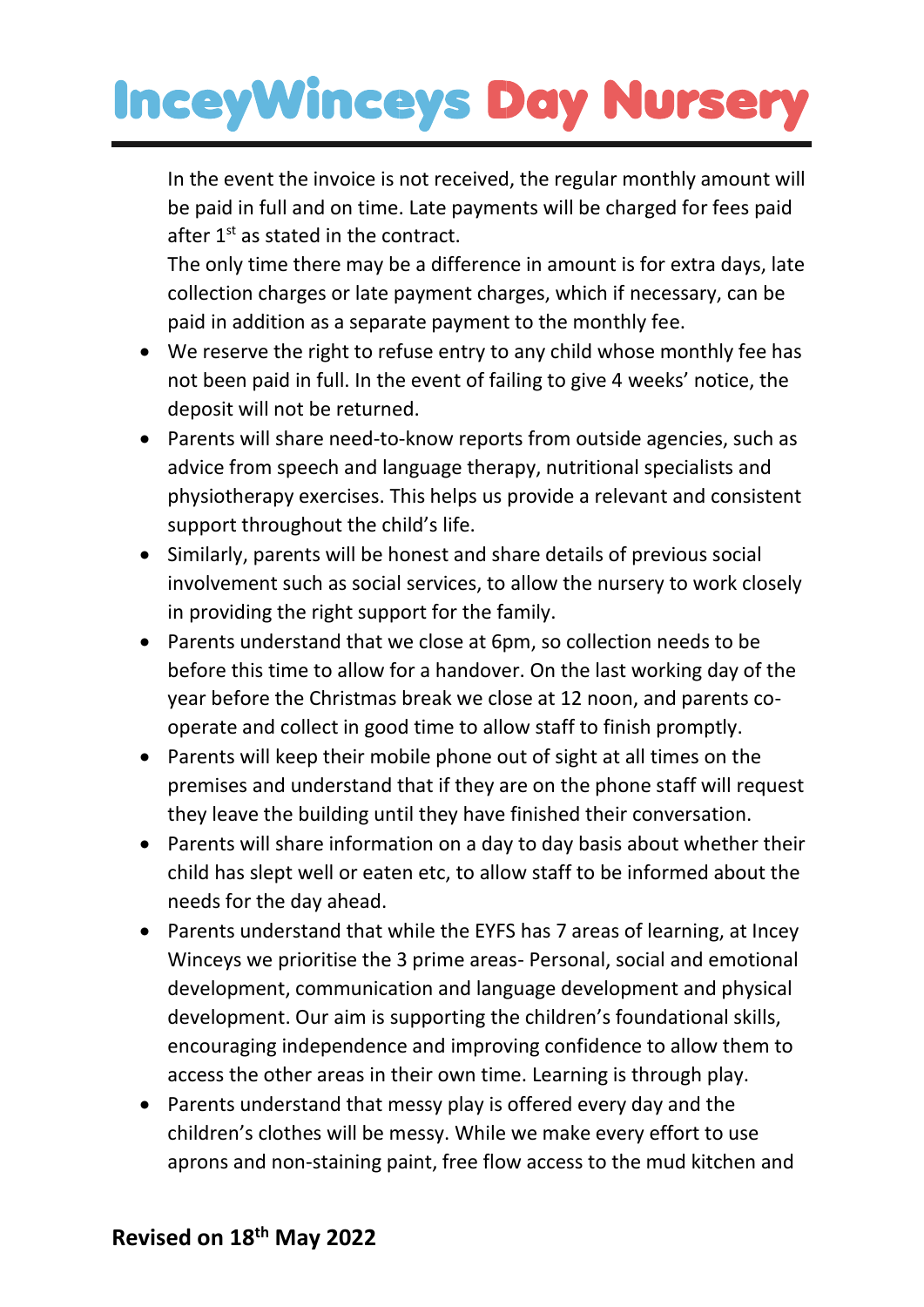sensory play means children are not always protected. We suggest not dressing your child in their best clothes and bringing spares (from Primark!?)

- Parents will make sure the front door is closed securely after coming in or out. They also agree not to let anyone else in behind them, even if it is a parent they know. It is important for our entry log to include every parent for emergencies.
- Parents agree to download our nursery app. It is a major part of the Policy Relating to a National Emergency or Terrorist Attack and is a quick and easy way of allowing the nursery to communicate with everyone. Enable notifications for reminders of events and news too! Download "ourschoolsapp" from the app store for free and use our postcode E18 1BX to find Incey Winceys.
- Parents understand that the nursery cannot have children on site who do not have a supply of nappies. It is our policy to change a child's nappy every 3-4 hours and if we cannot physically do this we cannot care for the child. The nursery has no spare nappies and it is unfair to expect to borrow from others who have provided nappies. Staff have been asked to give 3 days' notice of needing nappies.
- Parents understand that clothing should be labelled, and spare clothes must be provided. The nursery does not accept liability for lost items but items which have been labelled will be more likely to be found and reunited.
- Parents are aware of how they are parking when collecting. The viaduct has one-hour free parking (download the Ringo app) and the yellow line outside the front of the building starts at 8am so early drop offs can be from the yellow line. There are also Redbridge car parks on either side of the building. There have been many parking tickets outside the building so be aware of how and when you are parking.
- Parents are aware that abuse of staff will not be tolerated. We expect conversations to be respectful and that any complaints are raised away from the children/room and to Management to allow for a professional resolution. Any parent deemed abusive will be asked to leave the premises and in extreme cases notice may be given of the nursery place.